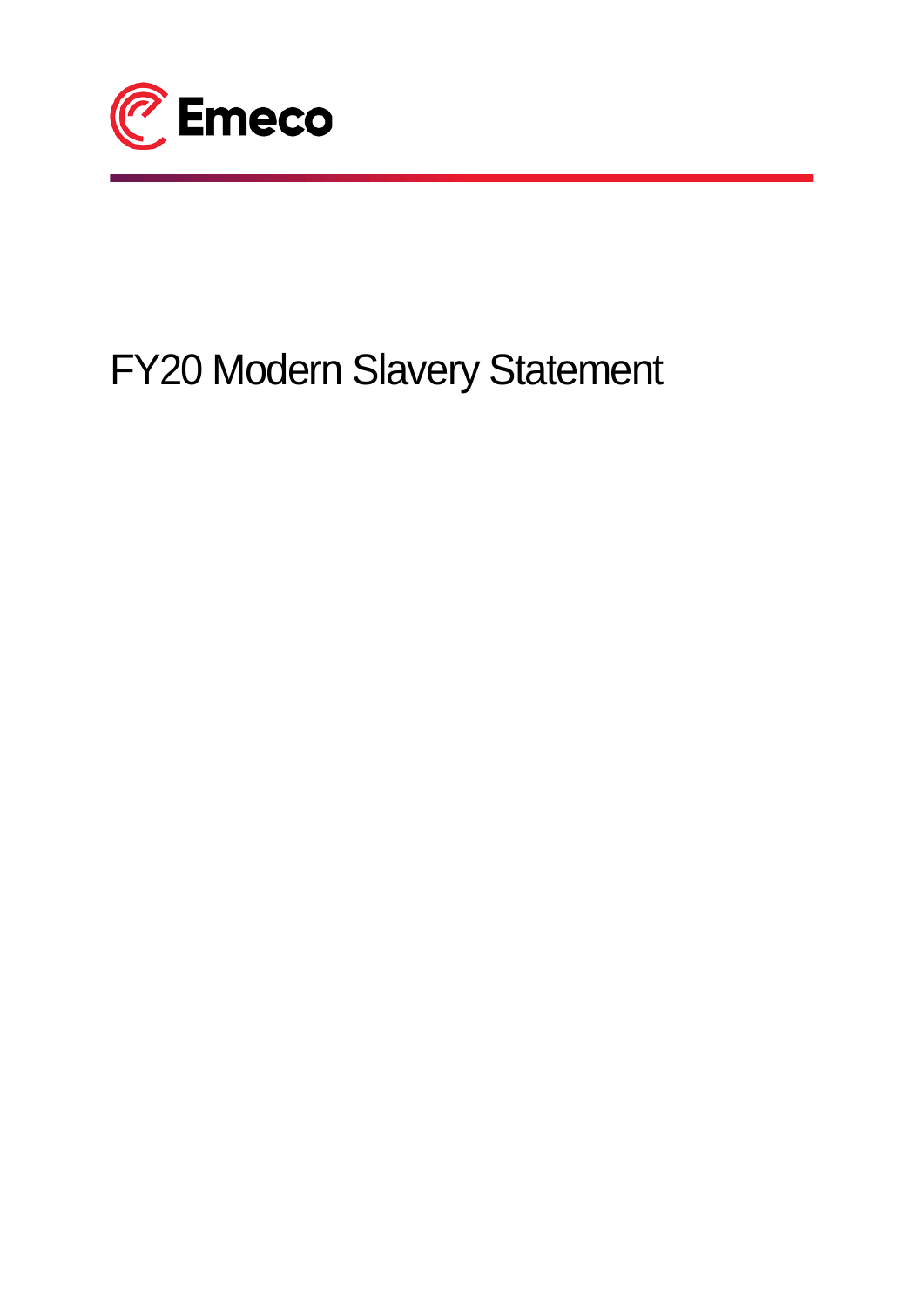# **Contents**

| <b>Clause</b><br><b>Number</b> | Heading                                                                             | Page        |
|--------------------------------|-------------------------------------------------------------------------------------|-------------|
| 1                              | <b>Introduction</b>                                                                 | $\mathbf 2$ |
| $\mathbf{2}$                   | <b>FY20 activities</b>                                                              | 3           |
| 3                              | <b>Operations</b>                                                                   | 4           |
| 4                              | Mapping of supply chain and assessment and identification of modern<br>slavery risk | 7           |
| 5                              | Actions taken to mitigate modern slavery risk                                       | 7           |
| 6                              | <b>Covid-19 impacts</b>                                                             | 10          |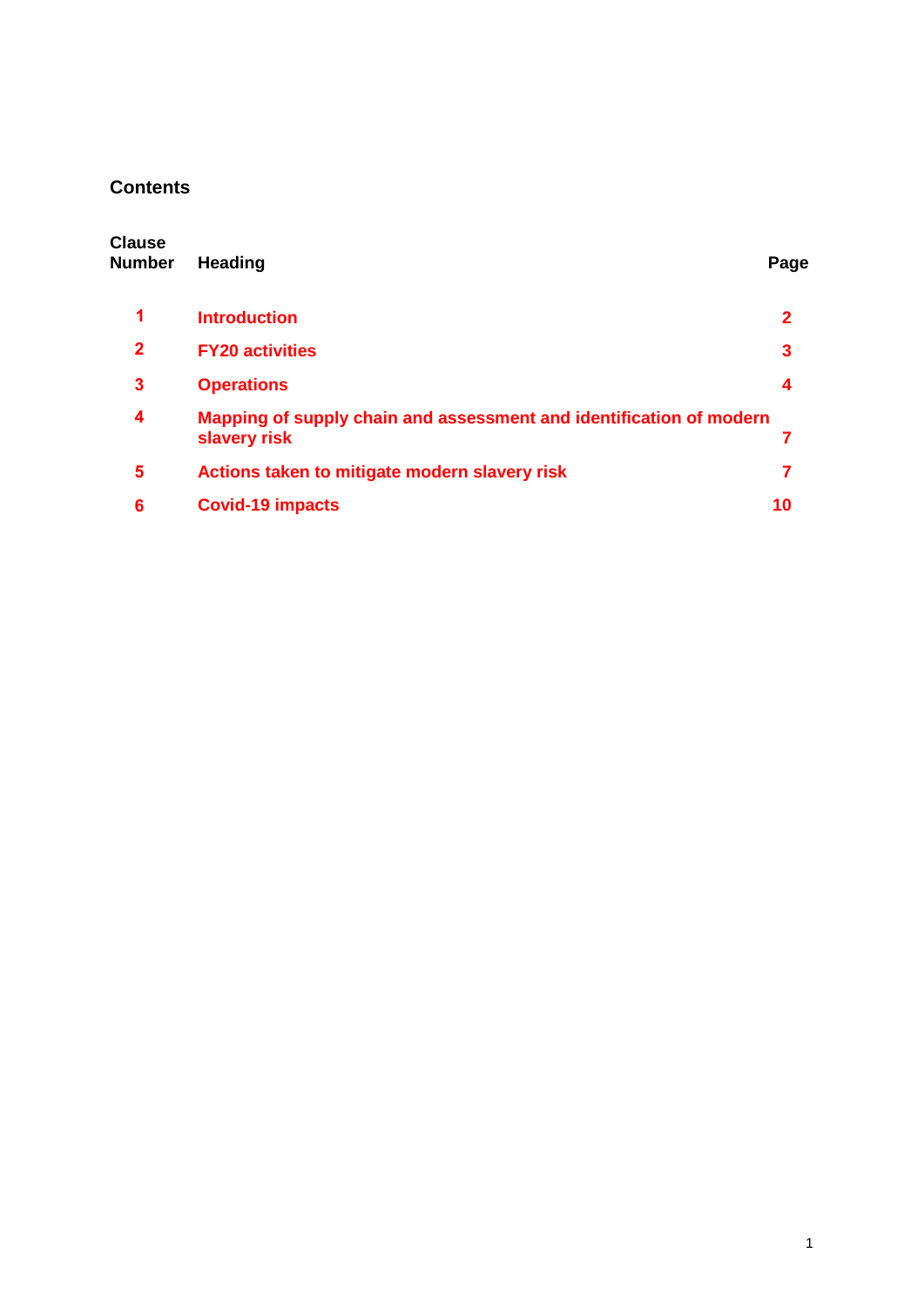#### **Introduction 1**

I am pleased to present the inaugural Modern Slavery Statement of Emeco Holdings Limited ABN 89 112 188 815 and its consolidated subsidiaries (Emeco) for the reporting period of 1 July 2019 to 30 June 2020 (**FY20**) under the *Modern Slavery Act 2018* (Cth) (the **Act**). Emeco Holdings Limited and its controlled entity, Emeco International Pty Ltd, are reporting entities under the Act and this statement is presented by Emeco on a consolidated basis. This statement summarises actions successfully taken by Emeco in FY20 to fulfil the following multi-prong strategy to assess, identify and mitigate the risks of modern slavery in our operations and supply chain.



We are committed to being a trusted partner of choice, creating meaningful value for customers and shareholders over the long term. As such, the way Emeco and its suppliers conduct business is integral to our success and maintaining investor confidence and good corporate governance.

In FY20, we undertook a detailed analysis of the risk of modern slavery in Emeco's operations and supply chain aided by specialists and technology providers. Whilst the analysis notes the risk for Emeco is relatively low, we have implemented several initiatives to minimise and mitigate the risk of modern slavery and will continue to drive its modern slavery strategy to achieve the sustainable and ethical outcomes desired.

As Emeco also responds to unplanned events and challenges in real time, we have also taken steps to minimise the impact of the COVID-19 pandemic on our business operations and the potential for the pandemic to heighten the risk of labour exploitation and modern slavery. This Statement covers these initiatives in fulfilment of the modern slavery strategy and the steps taken to minimise the risk of modern slavery occurring as a result of the pandemic.

Emeco intends to continually improve its approach to the risk of modern slavery. We will monitor metrics and collaborate with other organisations, business partners, employees and suppliers to create a holistic approach to the upholding of human rights and the dignity of all.

**Ian Testrow** *Managing Director & Chief Executive Officer* 

*This statement was approved by the Board of Directors of Emeco Holdings Limited on behalf of itself and its controlled entities*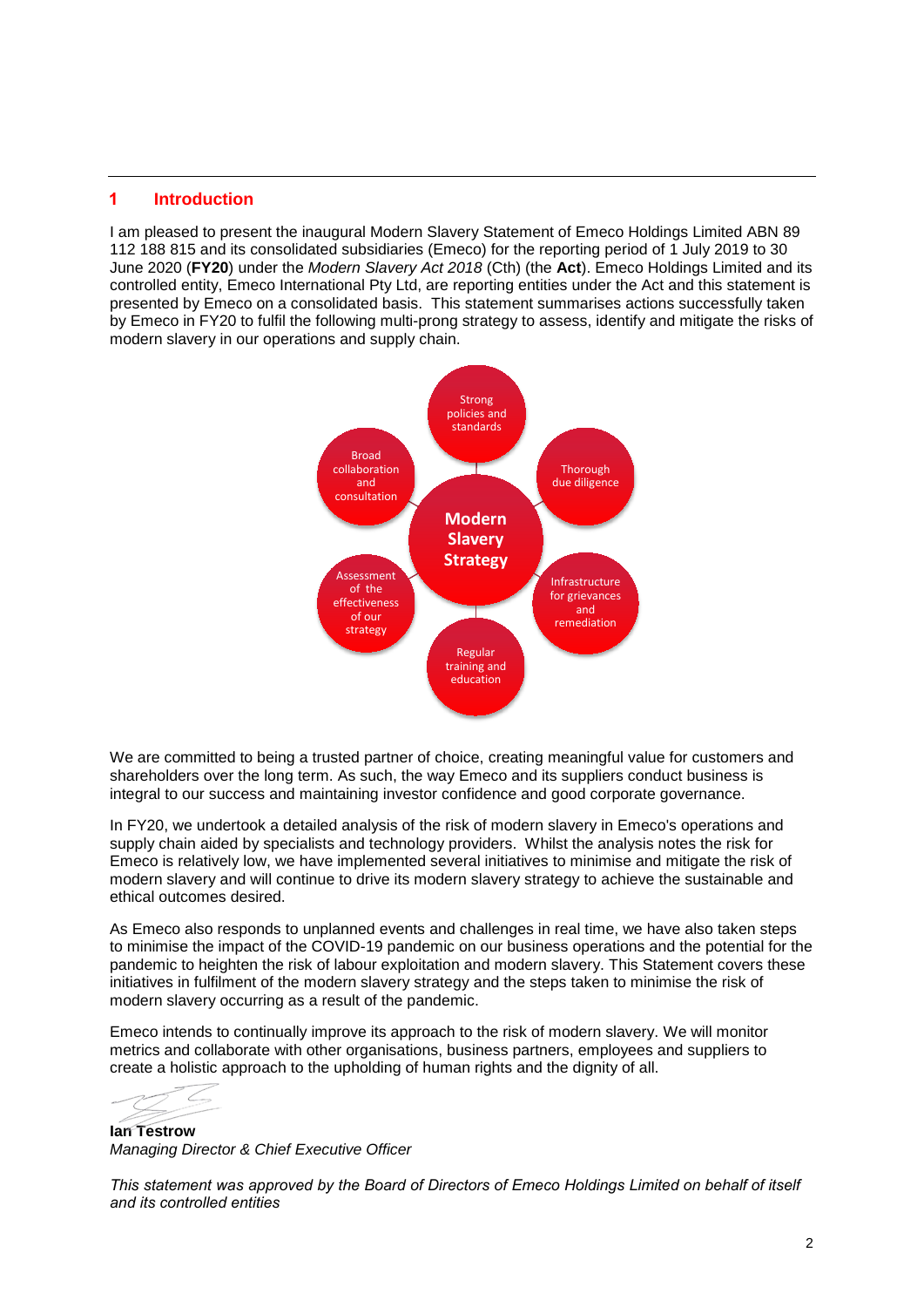#### **FY20 activities 2**

| Area                          | <b>Actions completed</b>                                                                                                                                                                                                                                             | Page(s)        |
|-------------------------------|----------------------------------------------------------------------------------------------------------------------------------------------------------------------------------------------------------------------------------------------------------------------|----------------|
| <b>Policies and protocols</b> | Adopted the Human Rights Policy and the Supplier Code of Conduct to address<br>×<br>modern slavery risks and ensure compliance with modern slavery laws                                                                                                              | $8 - 9$        |
|                               | Updated Emeco's Purchase Order Terms & Conditions to drive supplier<br>٠<br>compliance with the modern slavery provisions of Emeco's policies and to<br>establish mechanisms to investigate and remedy any identified risks or<br>instances of modern slavery        |                |
|                               | Embedded modern slavery supplier screening in the supplier onboarding<br>٠<br>process                                                                                                                                                                                |                |
| Due diligence                 | Categorised Emeco's first tier suppliers on an industry and geographic basis to<br>ш<br>drive risk assessment                                                                                                                                                        | $\overline{7}$ |
|                               | Mapped and assessed Emeco's comprehensive supply chain using the<br>٠<br>categorised first tier data and assisted by Fair Supply, a third party technology<br>provider                                                                                               |                |
|                               | Performed an in-depth individual supplier analysis of three suppliers in Emeco's<br>٠<br>supply chain in three different industries in which Emeco routinely engages<br>suppliers as part of its core business that presented the greatest risk of modern<br>slavery |                |
| Grievances and<br>remediation | Extended existing mechanisms for reporting business misconduct concerns to<br>×<br>modern slavery                                                                                                                                                                    | 8              |
|                               | Used internal communication initiatives to reinforce staff awareness of reporting<br>×<br>mechanisms for modern slavery concerns                                                                                                                                     |                |
| <b>Training and education</b> | Conducted internal training on modern slavery for Emeco's procurement team<br>×<br>members in a session tailored to Emeco, its industry and its modern slavery risk<br>assessment                                                                                    | 9              |
|                               | Developed online education modules for suppliers and staff, particularly for later<br>п<br>procurement employee onboarding                                                                                                                                           |                |
| COVID-19                      | Established protocols and practices to protect the health and wellbeing of<br>٠<br>Emeco's workforce during the COVID-19 pandemic                                                                                                                                    | 10             |
|                               | Maintained the continuity of first tier supplier relationships to mitigate the impact<br>×<br>of COVID-19 on lower tiers of the supply chain and related risks of modern<br>slavery                                                                                  |                |
| <b>Assessing efficiency</b>   | Established review processes on an annual and ongoing basis to measure<br>ш<br>modern slavery risk in our supply chain                                                                                                                                               | 9              |
|                               | Studied movements in our first tier supplier list in the second half of the fiscal<br>٠<br>year to assess efforts to maintain continuity in the supply chain and mitigate<br>COVID-19 impacts                                                                        |                |
| <b>Collaborative efforts</b>  | Engaged with key operational personnel across corporate structure, including<br>ш<br>newly acquired entities, to assess, identify and mitigate modern slavery risk.                                                                                                  | 9              |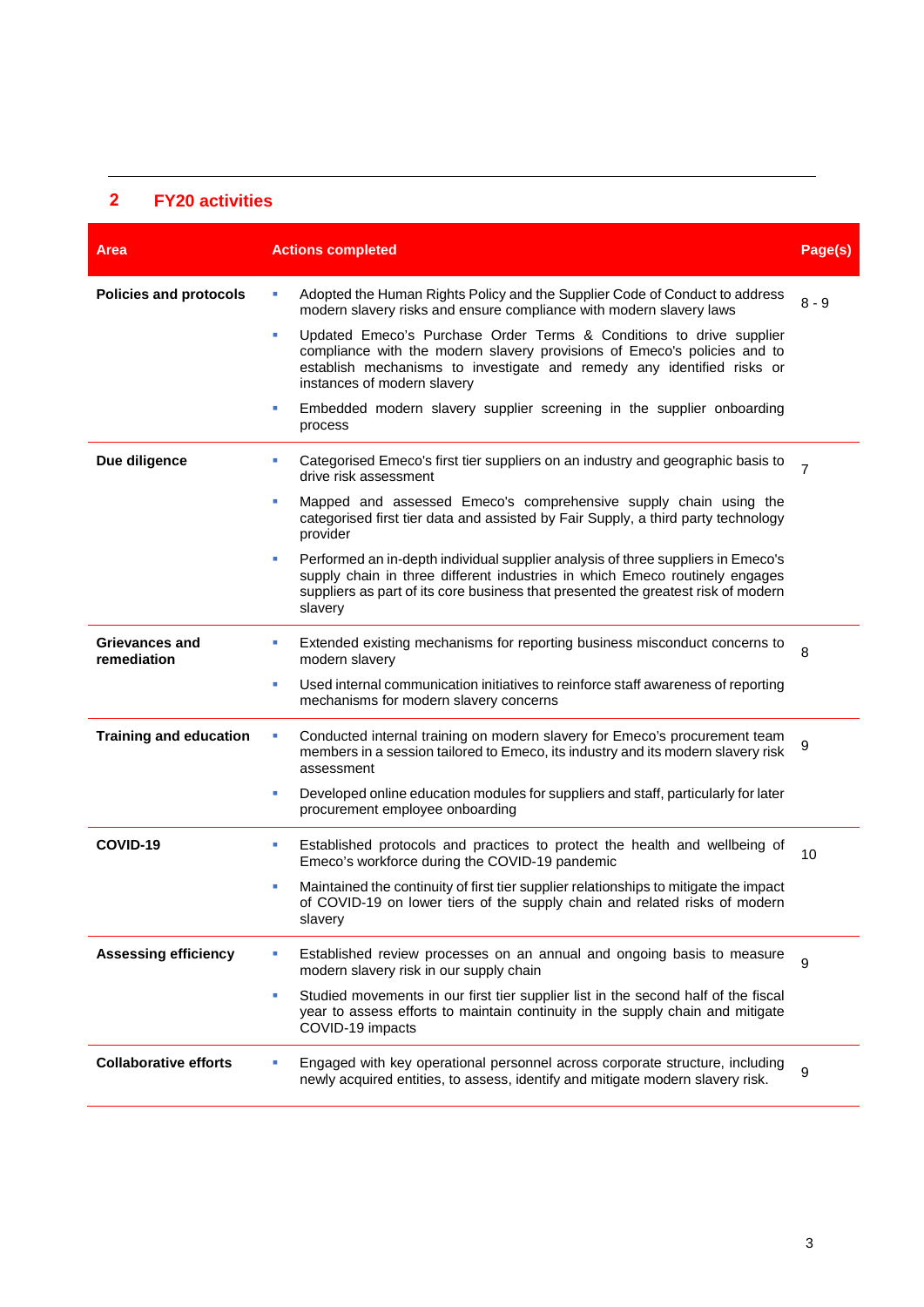#### **Operations 3**

Emeco Holdings Limited and Emeco International Pty Ltd are reporting entities under s 5(1) of the Act. This statement is presented on a consolidated basis and Emeco Holdings Limited is reporting on behalf of its controlled entity, Emeco International Pty Ltd. Emeco has been listed on the ASX (ASX:EHL) since July 2006.

Emeco is an Australian-based group that is a market leading provider of open-cut and underground equipment solutions and services for the mining industry in all key mining regions of Australia and customers operating in a wide variety of commodities including coal, gold, and iron ore, nickel and copper. Emeco has operated in the industry for over 45 years and has a high-quality and diverse customer base consisting of large and junior mining companies, some of which Emeco has been working with for over 20 years.

Historically, Emeco had operations in several counties overseas including Indonesia, the United States, Canada and Chile. With a strategic exit from the last of our overseas operations in 2018, Emeco's current operations are focussed on Australia and conducted through the key group entities listed below.

# **Key group entities**

|                                                            | <b>Country of</b><br><b>Incorporation</b> |  |
|------------------------------------------------------------|-------------------------------------------|--|
| <b>Parent entity - Emeco Holdings Limited</b>              | <b>Australia</b>                          |  |
| <b>Emeco Pty Limited</b>                                   | Australia                                 |  |
| <b>Emeco International Pty Limited</b>                     | Australia                                 |  |
| Emeco Finance Pty Ltd                                      | Australia                                 |  |
| Andy's Earthmovers (Asia Pacific) Pty Ltd                  | Australia                                 |  |
| Orionstone Pty Ltd                                         | Australia                                 |  |
| Force Equipment Pty Ltd                                    | Australia                                 |  |
| Matilda Equipment Pty Ltd                                  | Australia                                 |  |
| Pit N Portal Mining Services Pty Ltd                       | Australia                                 |  |
| Pit N Portal Equipment Hire Pty Ltd                        | Australia                                 |  |
| Table 1. List of Emeco Holdings Limited key group entities |                                           |  |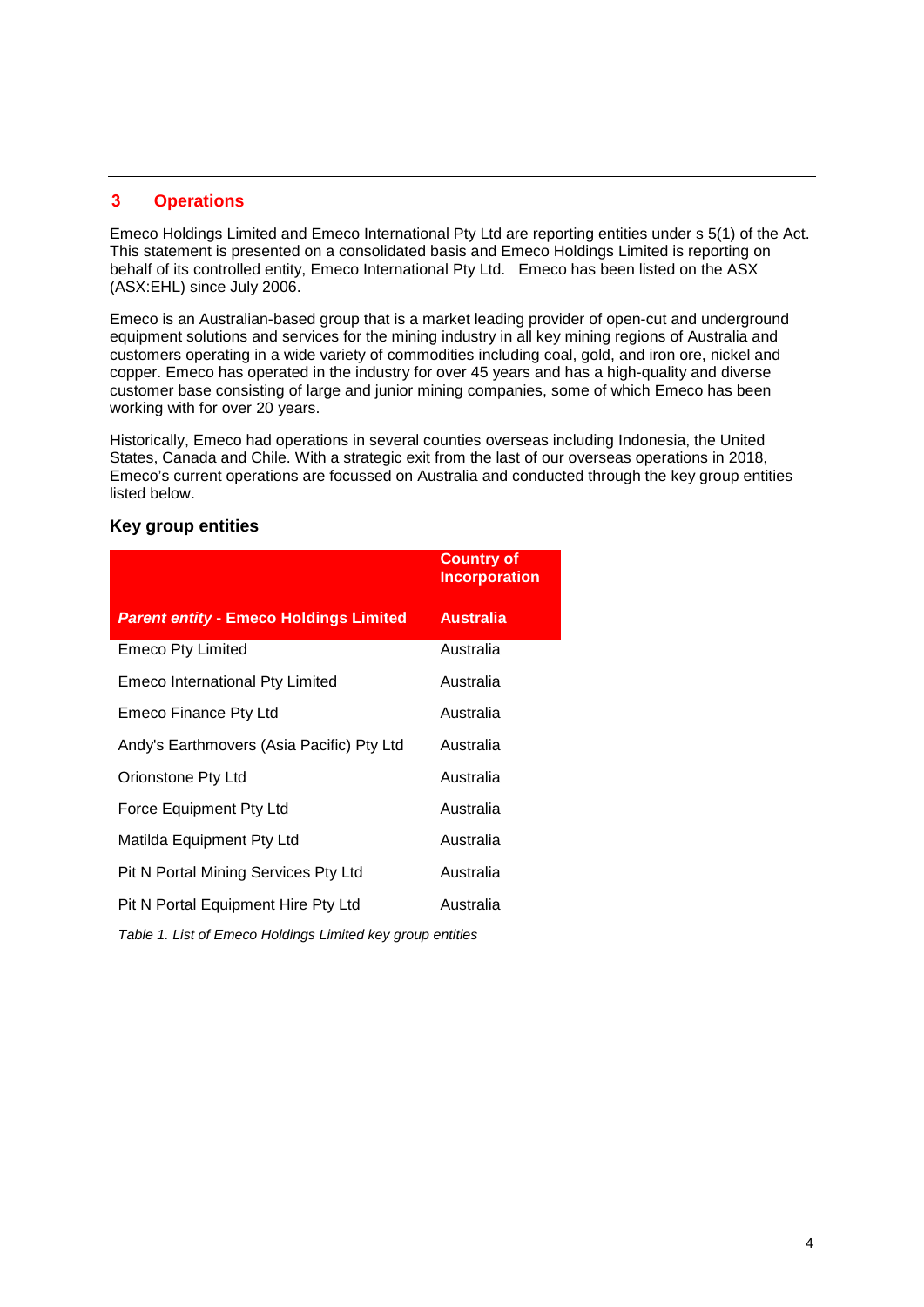

Please see below for a map of Emeco's operations across the mining regions of Australia.

*Fig 1. Map of operations*

Focusing on operations in Australia has, in turn, limited Emeco's exposure to modern slavery risk on a geographic basis due to the regulatory framework provided by the Australian government. Coupled with Emeco's strong oversight function at a company level, the prevalence of modern slavery in the industries in which Emeco operates and our largely skilled workforce, the risk of modern slavery in Emeco's operations is relatively low.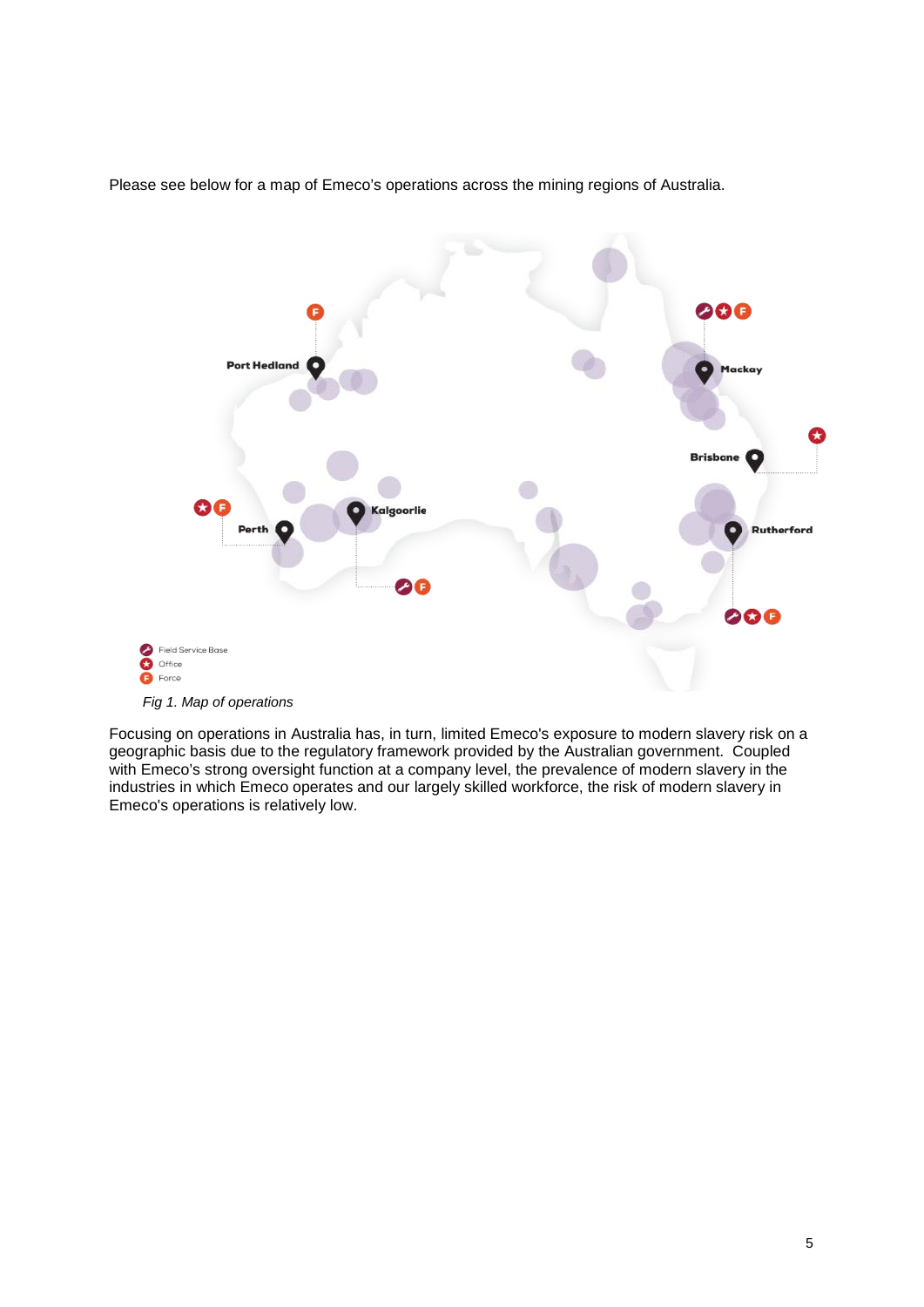## **Workforce**

As at the end of FY20, Emeco's approximately 1,000 member strong workforce consisted of 869 employed on a full-time equivalent basis. The 869 full-time equivalents are direct employees of Emeco whilst the remainder of the workforce is labour contracted through specialised labour hire companies, including a first tier supplier on which we have conducted in depth diligence.

| <b>Function</b>                          | No. of<br>employees |
|------------------------------------------|---------------------|
| CEO                                      | 1                   |
| Key Management Personnel                 | 2                   |
| <b>General Managers</b>                  | 9                   |
| Senior Managers                          | 14                  |
| <b>Other Managers</b>                    | 69                  |
| Professional                             | 80                  |
| <b>Technical &amp; Trades</b>            | 398                 |
| Clerical & Administrative                | 81                  |
| Sales                                    | 10                  |
| <b>Machinery Operators &amp; Drivers</b> | 110                 |
| Labourers                                | 45                  |
| Apprentices                              | 50                  |
| Total                                    | 869                 |
|                                          |                     |

*Table 2. List of full-time equivalent employees*

In respect of Emeco's direct employees, the robust protocols of Emeco's human resources department and strong oversights of Emeco's experienced executives allows us to screen, on-board and oversee employees in a manner that mitigates modern slavery. Employees are required to adhere to Emeco policies, standards of practice and procedures to ensure that they and Emeco act in an ethical and professional behaviour.

In respect of Emeco's contracted labour, all labour suppliers are required to comply with Emeco's Supplier Code of Conduct under the terms and conditions of Emeco's Purchase Order. In addition, Emeco requires those contracted workers that are onboarded (including those that are to perform services onsite) to complete a questionnaire as part of that process which investigates the potential presence of modern slavery indicators.

Emeco is also intent on making sure all its workers are aware of their rights and responsibilities. Emeco provides accessible grievance mechanisms for individuals to raise complaints or concerns and processes for their resolution. Relatedly, both direct employees and onboarded contracted workers are required to read and acknowledge the Emeco Whistleblower Policy.

#### **Case study - labour supply**

- Emeco identified a key external labour supplier and conducted an in-depth review of their supply chain.
- The labour provided were trade personnel, fully accredited in Australia.
- The analysis conducted on the supplier did not reveal a risk of modern slavery in the supplier's operations and, by extension, in Emeco's contracted labour workforce via this supplier.
- The modern slavery risk identified in respect of the supplier was largely attributable to their spend in Chinese industries in the second and third tier of their supply chain and the source of their raw inputs.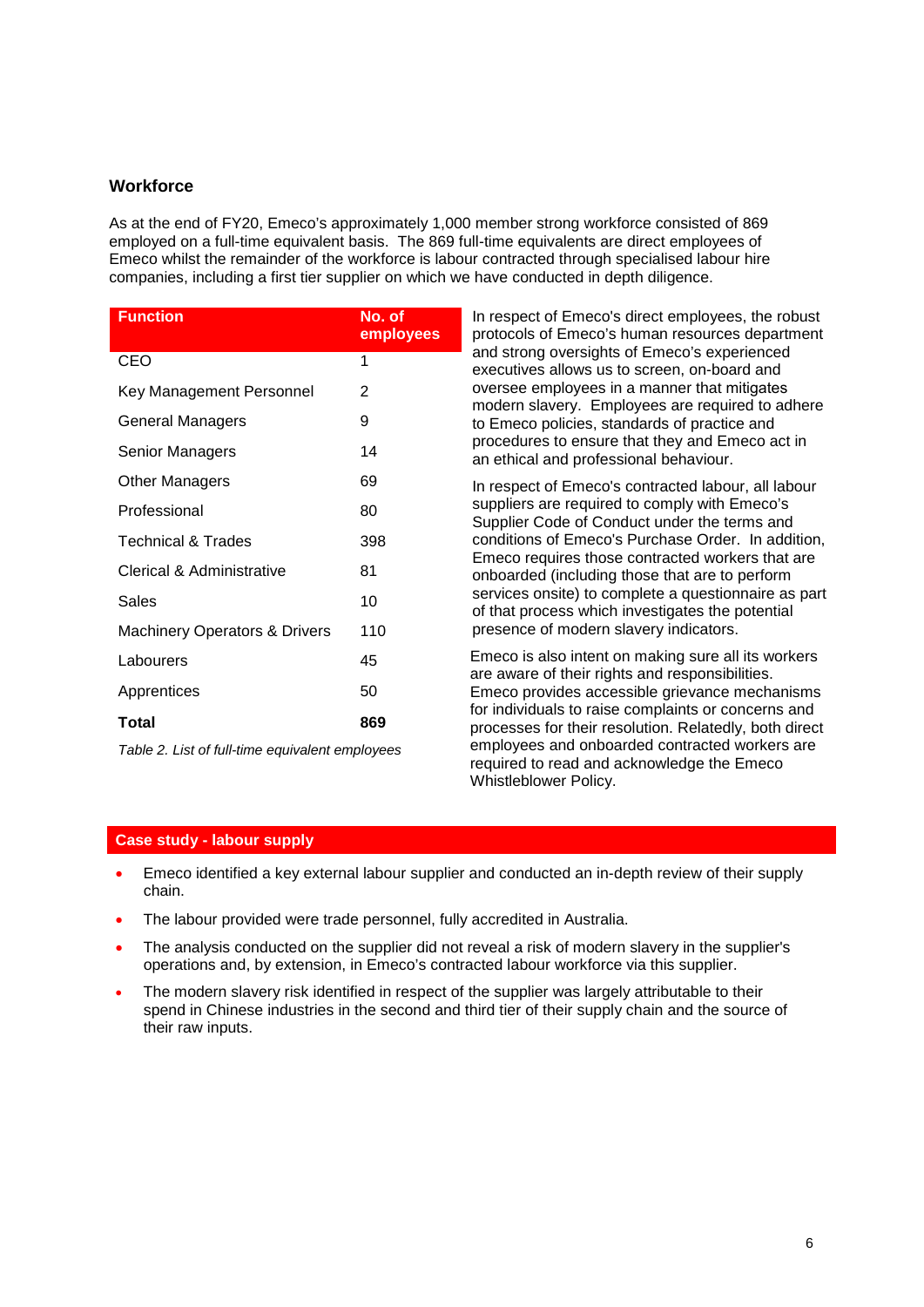#### **Mapping of supply chain and assessment and identification of modern slavery risk 4**

Emeco, in conjunction with Fair Supply, undertook an in-depth analysis of Emeco's supply chain, going beyond first tier suppliers and reviewing the probably risk of modern slavery occurring in Emeco's comprehensive supply chain. We use the term 'comprehensive supply chain' to capture the notion of assessing modern slavery risk holistically, starting from Emeco's relationship with suppliers directly through to the source of their raw inputs.

As a first step in the process, Emeco categorised first tier suppliers by industry and country to enable further diligence. The vast majority of Emeco's spend was with suppliers in Australia and, to a lesser extent Canada. Resultantly, Emeco's first tier suppliers presented low geographic risk of probable modern slavery occurring in their operations due to the fact they are primarily located in Australia and Canada, countries with strong regulatory frameworks reducing the risk of modern slavery.

With further refinements of Emeco's categorised data and utilising the proprietary algorithm and dataanalysis system provided by Fair Supply, Emeco mapped the top 90% (based on spend) of Emeco's comprehensive supply chain on an industry and geographic basis. An estimate of the total number of probable slaves in Emeco's comprehensive supply chain based on the amount spent in each industry was generated. As part of this initial assessment, a ranking of the suppliers that have the greatest probable risk of modern slavery in their comprehensive supply chain was also generated.

Whilst nearly all the suppliers showed a low to average risk of modern slavery on an industry basis, Emeco undertook a further analysis of the three suppliers, each representing a different industry within Emeco's supply chain. The three industries that were selected for further analysis were manufacturing and wholesaling of machinery parts, labour and industrial machinery repairs and road freight. The initial assessment revealed the greatest risk was associated with suppliers involved in the manufacturing and wholesaling of machinery parts. Suppliers of such products require a number of inputs from a range of countries, including the sourcing of raw materials from some higher risk countries. However, the further analysis revealed the risk of probable slaves was in greatest portion in the lowest tiers of their supply chains where very little of Emeco's spend was represented and therefore Emeco's power to exert influence is, in turn, limited. The greatest portion of Emeco's spend was reflected in the first three tiers of that supply chain and where only a small fraction of the probable modern slaves in the comprehensive supply chain have been assessed to reside.

The initial assessment and further in-depth analysis on the three suppliers did not reveal a heightened risk or instance of modern slavery. It was determined that no further remediation or action in respect of these suppliers was required at this time.

The initial assessment will be used as a benchmark to measure the efficiency of Emeco's modern slavery strategy and to generate year-on-year metrics.

# **Actions taken to mitigate modern slavery risk 5**

#### **Policies and protocols**

Emeco's approach towards modern slavery relies on strong corporate governance and management oversight in the form of a number of policies and protocols.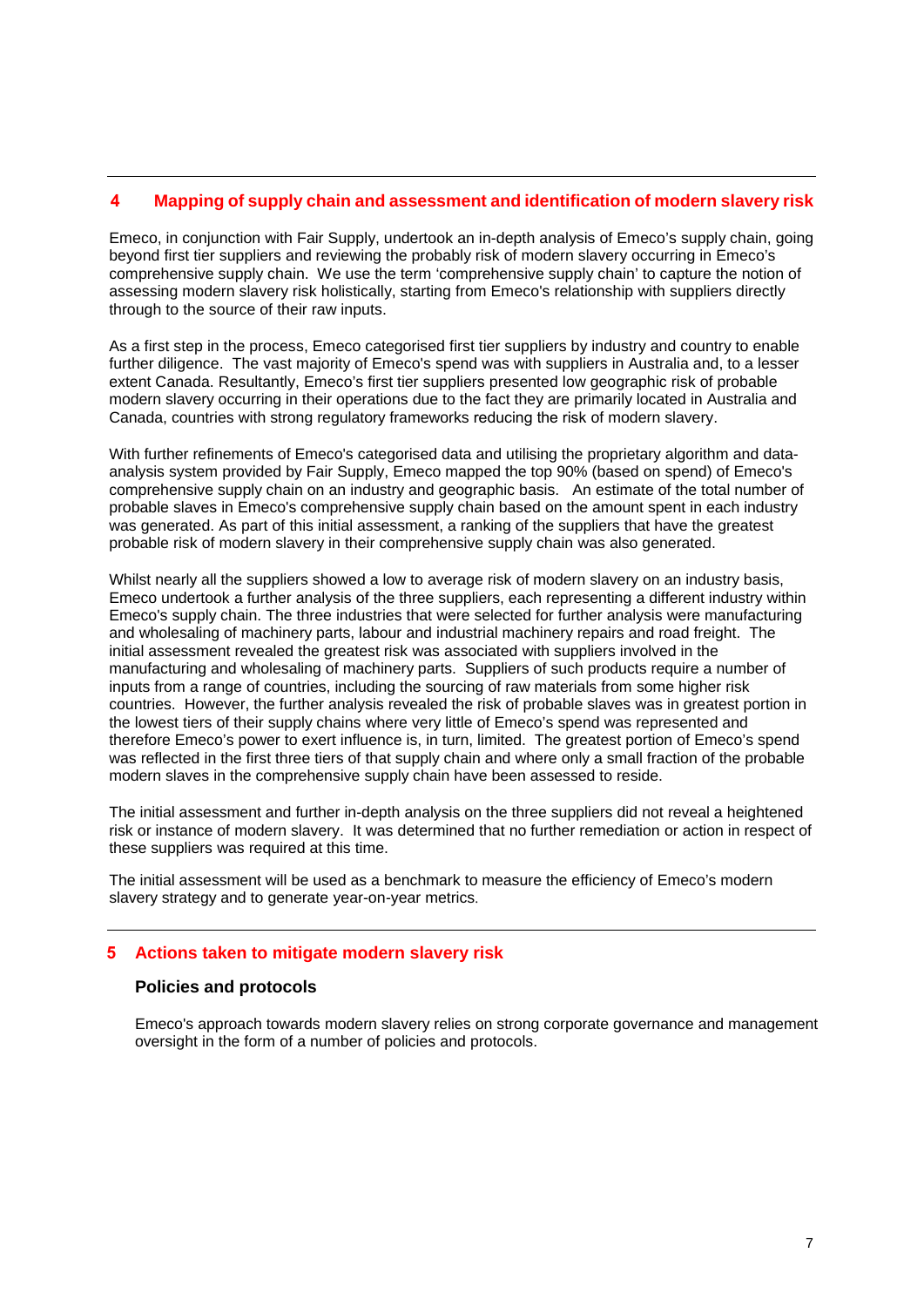#### **Operations**

#### *Human Rights policy*

Emeco has adopted a Human Rights Policy that sets the high standards of corporate and individual behaviour by which Emeco conducts business and it outlines our commitment to internationally recognised human rights laws and standards. It sets the foundation of Emeco's approach to the minimisation of modern slavery in our operations and supply chains.

#### *Whistleblower policy*

Emeco encourages a culture of openness where any employee can raise concerns about Emeco's business. Under its Whistleblower Policy, Emeco has established a mechanism by which staff can freely (and anonymously, if desired) report conduct that goes against the values and standards of Emeco. This includes any concerns of modern slavery in Emeco's operations and supply chain. Any whistleblower making an eligible disclosure will be protected from any detrimental acts or omissions, including victimisation.

#### **Supply chain**

Emeco is dedicated to the promotion of human rights and the elimination of modern slavery and expect its suppliers and contractors to respect and promote these values. Emeco has implemented a Supplier Code of Conduct which applies to all vendors, contractors, consultants and other business partners that supply goods and services to Emeco anywhere in the world and includes any of their respective related entities or sub-contractors. Emeco has also revised supplier terms and conditions to incorporate the Supplier Code of Conduct into contractual agreements with suppliers.

| <b>Document</b>                | <b>Updated terms</b>                                                                                                                                                                                                                |  |
|--------------------------------|-------------------------------------------------------------------------------------------------------------------------------------------------------------------------------------------------------------------------------------|--|
| <b>Supplier Code of</b>        | comply with all modern slavery laws in the jurisdiction they operate<br>$\bullet$                                                                                                                                                   |  |
| <b>Conduct</b>                 | ensure work is freely chosen and without the use of forced, bonded or compulsory<br>٠<br>labour, modern slavery or human trafficking, including by ensuring workers:                                                                |  |
|                                | have unrestricted access to identity or immigration documents<br>$\circ$                                                                                                                                                            |  |
|                                | are not required to pay employers' or agents' recruitment fees<br>$\circ$                                                                                                                                                           |  |
|                                | are able to terminate their engagement with a supplier with reasonable notice and<br>$\circ$<br>without unreasonable penalty                                                                                                        |  |
|                                | are able to access basic utilities<br>$\circ$                                                                                                                                                                                       |  |
|                                | are treated humanely and not subject to intimidation, coercion, harassment,<br>$\circ$<br>bullying, unfair discrimination, physical, verbal or mental abuse, unsafe working<br>conditions and other unlawful or unethical behaviour |  |
|                                | identify and address any risk or instances of modern slavery<br>٠                                                                                                                                                                   |  |
|                                | take steps to limit such practices and risks in their own operations and supply chains;<br>٠<br>and                                                                                                                                 |  |
|                                | know and be able to report on risks of modern slavery practices occurring in their<br>$\bullet$<br>operations and supply chains                                                                                                     |  |
| <b>Purchase Order</b>          | comply with the Supplier Code of Conduct<br>٠                                                                                                                                                                                       |  |
| Terms and<br><b>Conditions</b> | implement an appropriate system of due diligence, audit and training for its<br>٠<br>subcontractors                                                                                                                                 |  |
|                                | agree to audit by Emeco to assess the suppliers' compliance with the agreement<br>٠                                                                                                                                                 |  |
|                                | maintain records to trace the supply chain of all goods and/or services provided to<br>٠<br>Emeco in connection with the agreement                                                                                                  |  |
|                                | notify Emeco as soon as it becomes aware of any actual or suspected modern slavery<br>٠<br>in its operations or supply chains                                                                                                       |  |

*Table 3. List of changes made to our Supplier Code of Conduct and Purchase Order Terms and Conditions*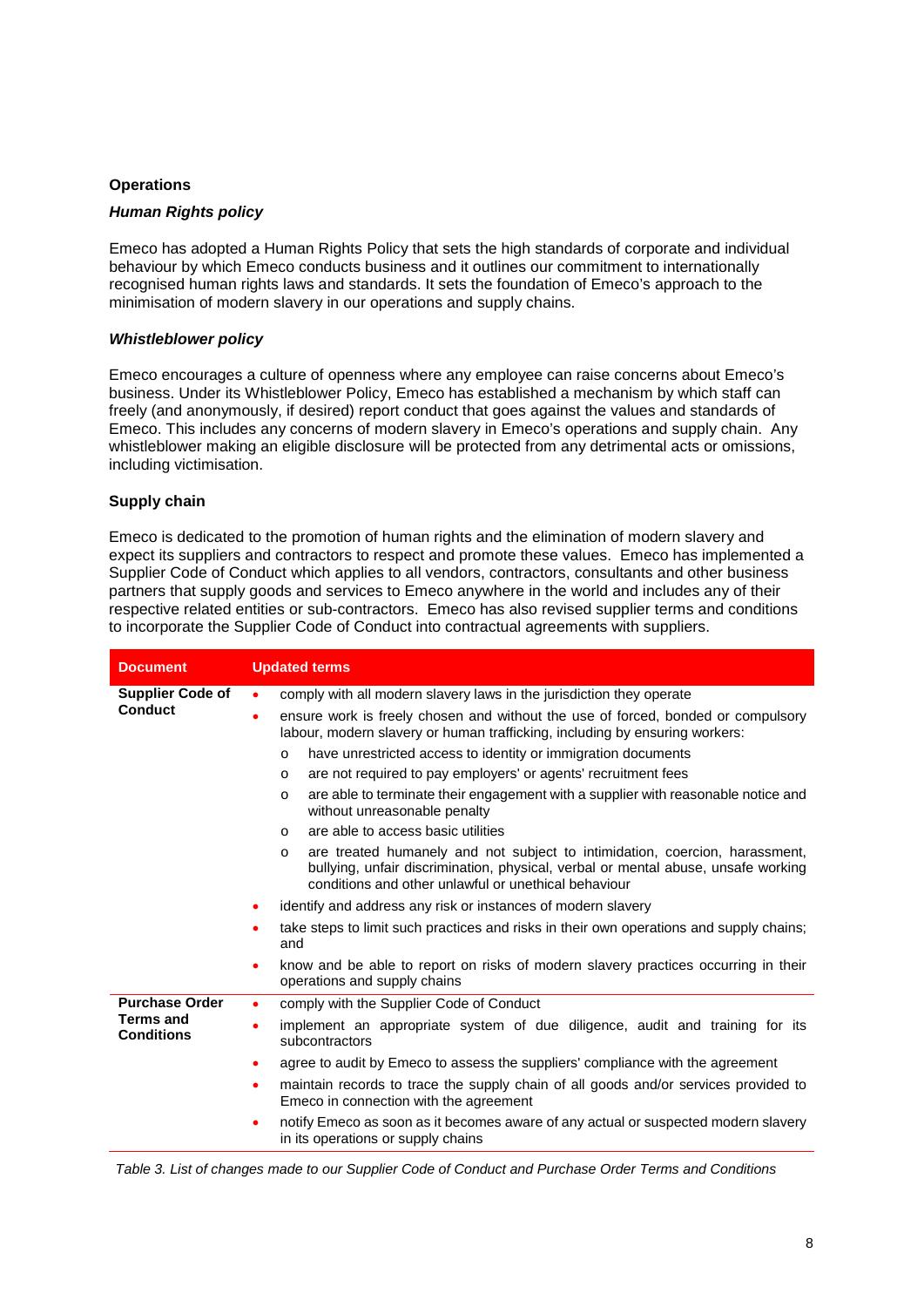Additionally, Emeco has embedded modern slavery supplier screening in the supplier on-boarding process. In FY21, we will roll out a questionnaire for prospective suppliers to query possible indicators of modern slavery in their operations and obtain details on the prospective supplier's approach to risks and instances of modern slavery in their supply chain.

# **Education**

In FY20, Emeco, with the assistance of Fair Supply, conducted internal training on modern slavery for procurement team members in sessions tailored to Emeco, its industry and its modern slavery risk assessment. We were able to educate and empower staff to adequately recognise and minimise the risk of modern slavery.

This internal training was also the basis for online training modules which were prepared for suppliers and our future procurement staff. These modules will be provided on an ongoing basis to allow for education of suppliers and later hired employees to ensure continued and improved compliance with Emeco's policies and protocols.

## **The efficiency of our actions**

Due to the difficulty of definitively measuring the effectiveness of Emeco's actions in combating modern slavery risks, Emeco will continue to conduct yearly assessments in order to ascertain any changes in our impact on reducing modern slavery risk in operations and supply chain.

Emeco will ensure thorough analysis of year-on-year changes in the metrics and identifiers of modern slavery risk that we have established in our inaugural modern slavery research.

### **Collaboration**

Emeco acknowledges that a unified approach by the entire corporate group towards the risk of modern slavery in Emeco operations and supply chain is essential. Regular consultation with management, suppliers, employees, advisors, consultants and the Board are integral in ensuring that modern slavery is minimised.

This inaugural Modern Slavery Statement is an element in providing a collaborative effort with our entities to manage and mitigate modern slavery.